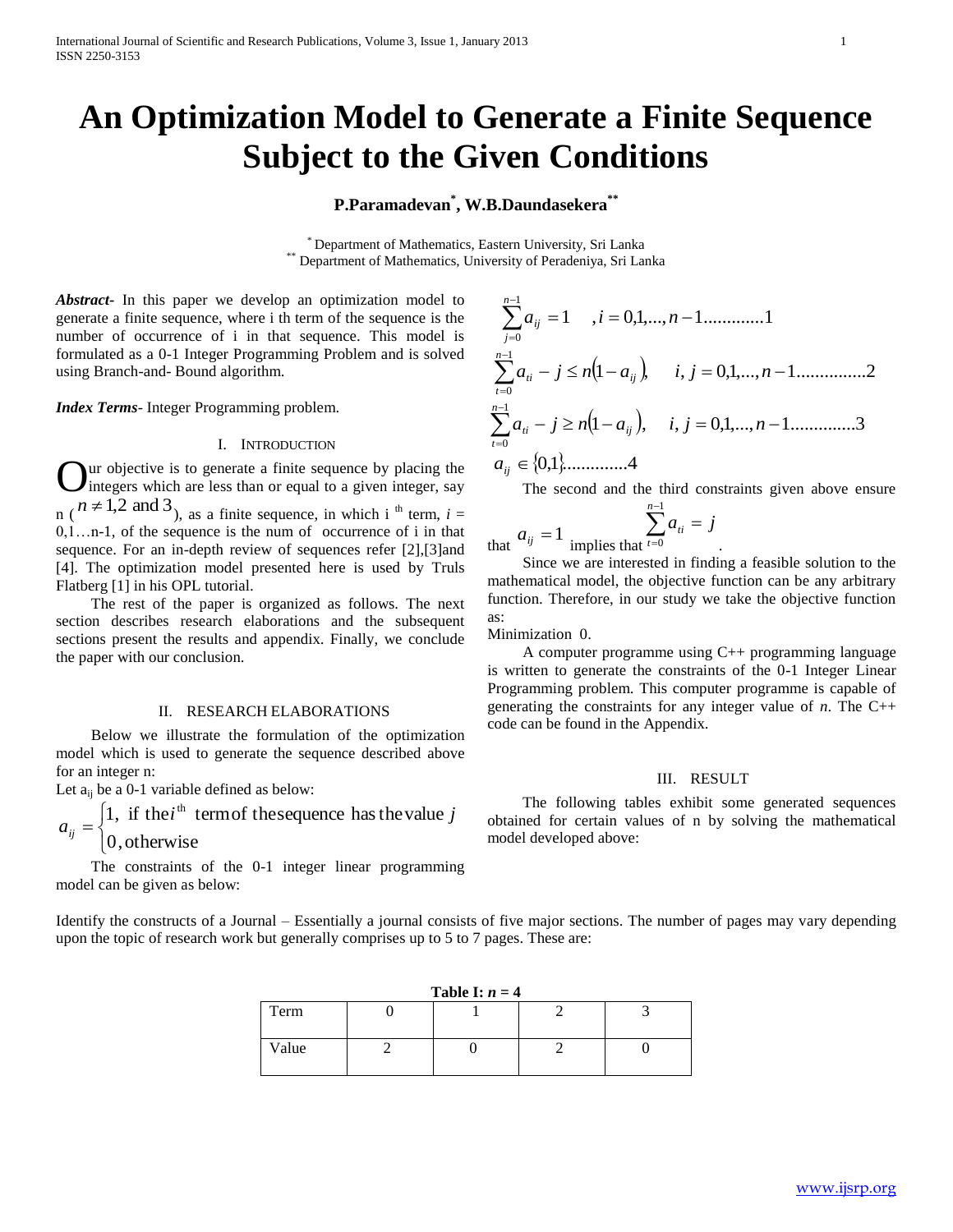| Table II: $n = 5$ |  |  |  |  |  |  |  |  |  |  |  |  |
|-------------------|--|--|--|--|--|--|--|--|--|--|--|--|
| Term              |  |  |  |  |  |  |  |  |  |  |  |  |
| Value             |  |  |  |  |  |  |  |  |  |  |  |  |

# **Table III:** *n* **=10**

| Term  | v           |   | c | - |   | ້ | U | - | O<br>O |  |
|-------|-------------|---|---|---|---|---|---|---|--------|--|
| Value | $\mathbf b$ | ∼ |   |   | υ | U |   | ν | U      |  |

| Table IV: $n=20$ |  |  |
|------------------|--|--|
|------------------|--|--|

| Term  | υ  | л. | $\sqrt{2}$<br>∸ | $\sqrt{2}$<br>◡ | ↵           | ت             | O              | $\overline{ }$ | $\Omega$<br>$\circ$ | $\Omega$    | 10 | - 1<br>$\mathbf{1}$ | 1 <sub>0</sub><br>$\overline{1}$ | $\sim$<br>⊥⊃ | 14 | $\overline{\phantom{0}}$<br>1J | 16  | 1 <sub>7</sub> | 1 O<br>10       | 10<br>., |
|-------|----|----|-----------------|-----------------|-------------|---------------|----------------|----------------|---------------------|-------------|----|---------------------|----------------------------------|--------------|----|--------------------------------|-----|----------------|-----------------|----------|
| Value | 16 | ∸  |                 | ν               | $\sim$<br>ັ | $\Gamma$<br>ν | $\overline{0}$ | $\sim$<br>ν    | v                   | $\sim$<br>v | v  | υ                   | $\sim$<br>υ                      | ິ            | v  | $\sim$<br>∿                    | . . | v              | $\sqrt{2}$<br>ν | ν        |

# IV. CONCLUSION

 In this paper we presented a mathematical method to generate finite sequences subject to the conditions mentioned above. We conclude that the model failed to generate sequences when *n* takes the values 1,2 and 3. Also, we conclude that as *n* gets larger the computational time increases to generate the sequences.

## APPENDIX

 This appendix presents the C++ code that is used to generate the constraints of the 0-1 Integer Linear Programming problem.

```
#include<iostream.h>
#include <conio.h>
#include<fstream.h>
const int n=20;
void main()
{
clrscr();
ofstream testFile1("C:\\Param\\sequence.txt");
cout<<"model:"<<"\n";
testFile1<<"model:"<<"\n";
for (int i=0;i<n;i++)
{
for (int j=0;j<n;j++)
{
cout <<"x"<<<i<<<'_"<<i;
```

```
testFile1<<"x"<<i<<'_"<<i;
if (i!=n-1){
\text{cout}<< "+";
testFile1<<"+";
}
```

```
}
cout << "=1; " << "\times"\n";
testFile1<<"=1;"<<"\n";
}
cout<<"\n";
testFile1<<"\n";
```

```
for (int p=0; p< n; p++)
{
for (int q=0; q< n; q++){ 
for (int k=0;k<n;k++)
                  {
                  cout <<"x" <<<<<<<<<<<<<<<<<<<<<
                  testFile1<<"x"<<k<<<"_"<<p;
                          if (k!=n-1){
\text{cout}<< "+";
testFile1<<"+";
}
                  }
cout<<"-"<<q<<"<="<<n<<"*(1-x"<<p<<"_"<<q<<");";
        testFile1<<"-"<<q<<"<="<<n<<"*(1-
x"<<p<<"_"<<<q<<");";
         cout<<"\n";
         testFile1<<"\n";
         }
cout<<"\n";
testFile1<<"\n";
}
for (int s=0; s< n; s++)
{
for (int t=0;t=n;t++)
         { 
for (int w=0; w<n; w++)
```